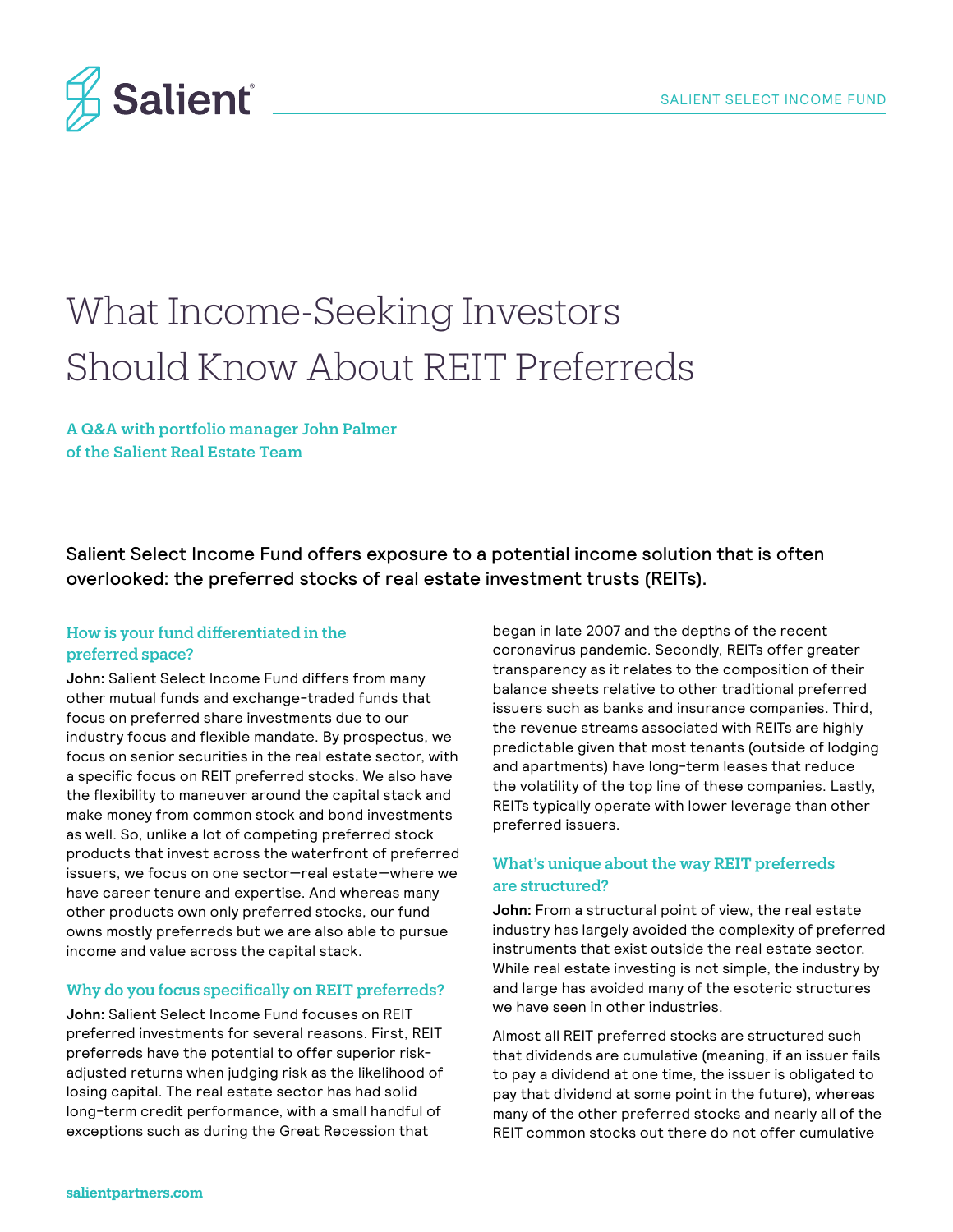dividends. It's also true that REIT preferreds generate mostly ordinary income whereas many other preferred stocks often have some potential tax advantage in the characterization of income.

The structure for the issuer is also important to note. REITs are pass-through entities that do not pay corporate income tax; to keep that structure a company must pay out at least 90% of its pretax income in the form of dividends. Given that REIT preferred stocks are senior to common stocks, the preferred shareholders are first in line for those dividends. We feel an inherent structural support exists in this type of security that is not present in other types of preferred securities.

# What are some other differences between REIT preferreds and other types of preferred securities?

**John:** In a few words, debt levels (leverage), transparency and universe of issuers.

In the REIT sector the level of corporate debt is much lower than it is in the banking and insurance sectors. For example, REITs typically have 45%–55% common equity in their overall enterprise values, whereas banks typically only have 7%–10% common equity. The transparency of an issuer's cash flow and assets is also greater. One is better able to "see under the hood" of a real estate company than a utility or a bank. We think this transparency makes REIT preferreds compare very favorably with other types of preferred shares.

Another big difference is the size of the marketplace. The real estate preferred market is a relatively small part (approximately 10%) of the total preferred market. While it's a smaller pond in which to swim, it allows for a tighter universe of issuers and a deeper understanding of their businesses.

## What about interest rate risk?

**John:** A fixed-rate perpetual preferred, whether a REIT preferred or another type of preferred, can have substantial interest rate risk. Pricing and spreads in the marketplace often reflect this risk. Recently the market has priced a current yield in the 5%-7% range—which is attractive relative to how these investments have been priced historically and attractive compared to many other fixed-income opportunities. Nevertheless, interest rate risk is a key risk to evaluate when considering these securities.

It's important to remember that Salient Select Income Fund is actively managed—it's not a static portfolio. We make decisions every day to steward the portfolio in light of interest rate risk (and other risks as well). This is one reason we believe in having a professionally managed portfolio if you're going to invest in this space.

## What is your outlook on REIT preferred stocks?

**John:** Overall, we remain very constructive on REIT preferred stocks. With the worst of the pandemic behind us, we believe the asset class will continue to perform well over time with little correlation to the overall stock or bond markets. We are hopeful that we will witness strengthening economic activity in the coming quarters, which should support improved real estate fundamentals across most property sectors. This optimistic view leads us to anticipate REIT preferred stocks to generate returns consistent with the long-term results in the sector with competitive yields. Further, assuming a stable economy, we expect the industry's strong credit performance to continue.